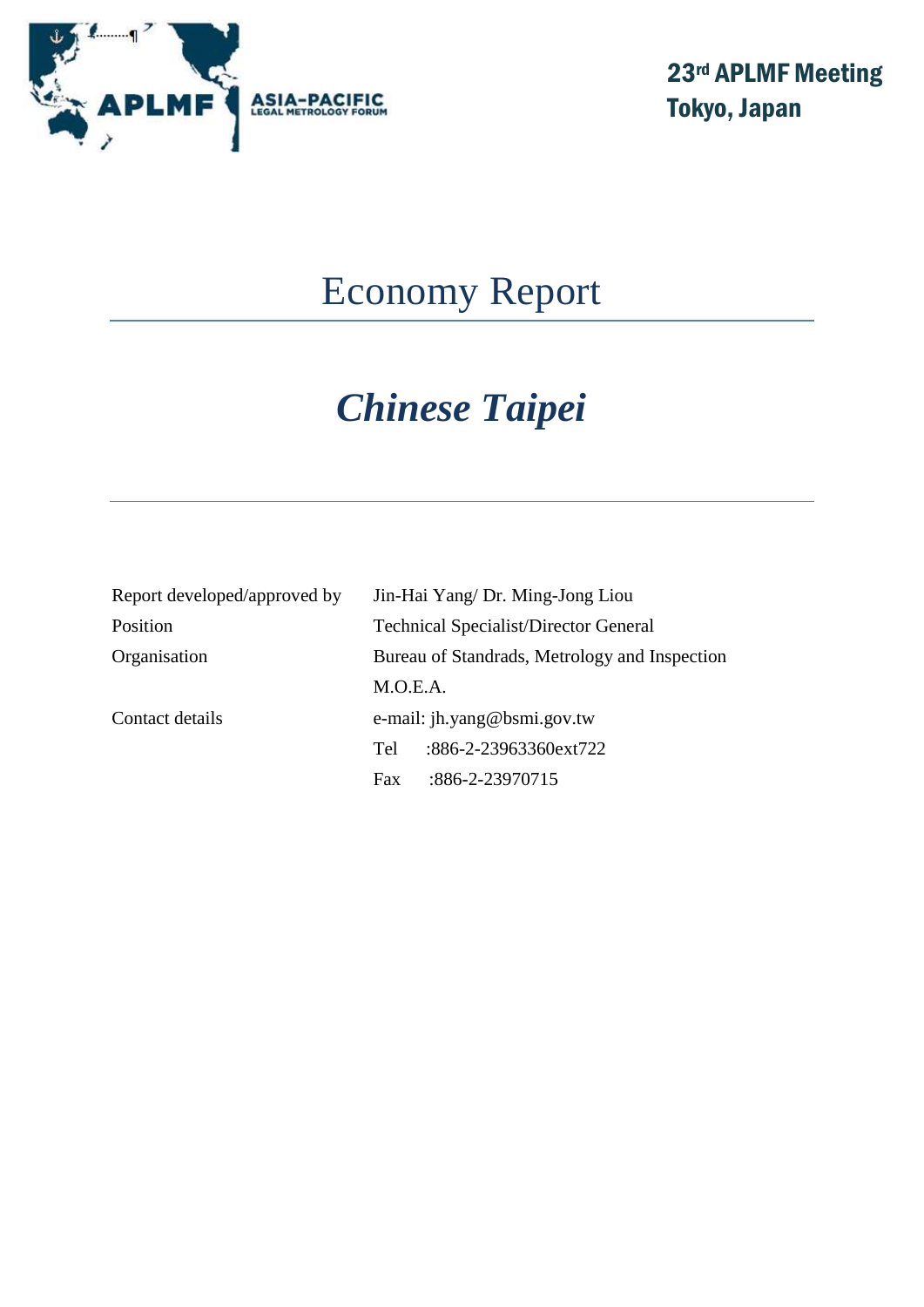# **SECTION 1 – Organisation and structure for metrology**

# **Organisation Structures**



| Specialty    |                                    | Legal Metrology                 |                                 |                                                          |
|--------------|------------------------------------|---------------------------------|---------------------------------|----------------------------------------------------------|
| Organization | Center for                         | <b>Institute of Nuclear</b>     | Chunghwa                        | Bureau of Standards,                                     |
|              | Measurement                        | <b>Energy Research</b>          | Telecom                         | Metrology and                                            |
|              | <b>Standards</b>                   |                                 | Laboratories                    | Inspection                                               |
| Field        | Physical and<br>chemistry metrolog | Ionizing radiation<br>metrology | Time and frequency<br>metrology | legal metrology policy<br>and legal metrology<br>affairs |
| Director     | Dr. Tzeng-Yow Lin                  | Dr. Yin-Peng Ma                 | Dr. Wen-Hau Yang                | Dr. Ming-Jong Liou                                       |
| Location     | HsinChu                            | TaoYuan                         | TaoYuan                         | Taipei                                                   |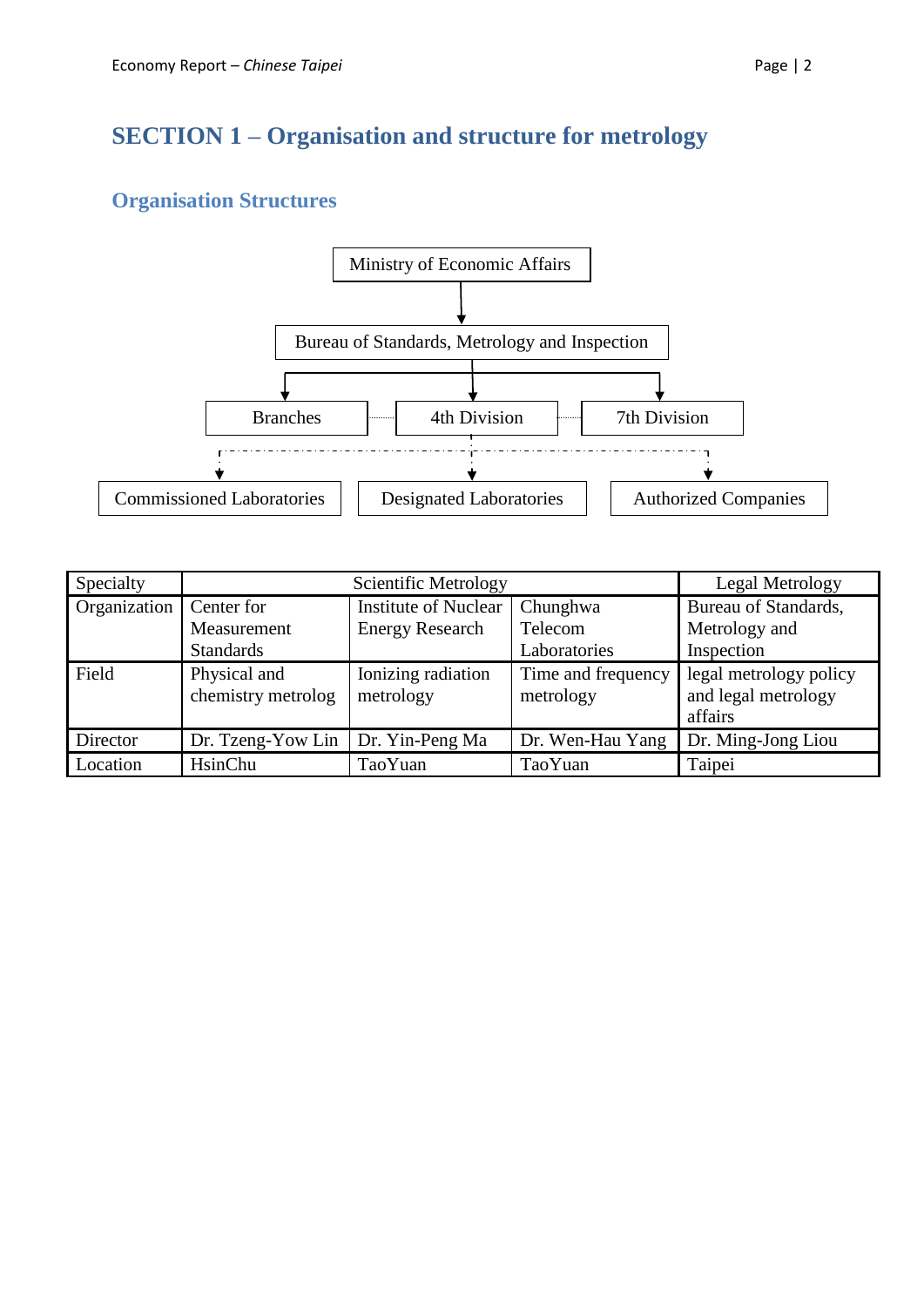## **Legislative Frameworks**

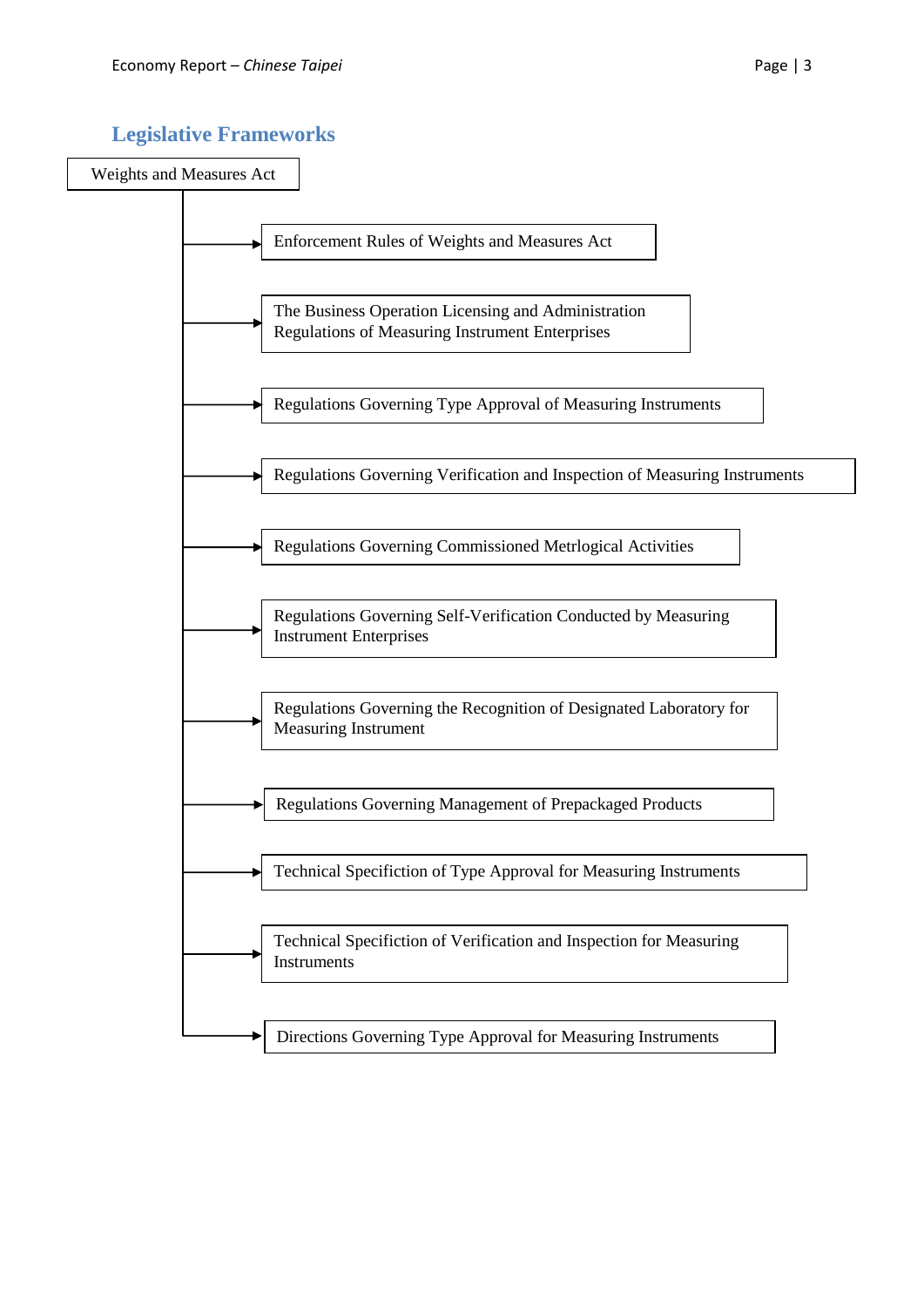#### **International arrangements and engagement**

Chinese Taipei sent two trainees to the training course on Non-Automated Instruments in Beijing, China in July 2016.

Moreover, Chinese Taipei also sent a participant to the Seminar on Legal Metrology Management System in Guangzhou, China in August 2016.

Chinese Taipei is reviewing her technical specification of type approval for Non-Automated Weighing Instruments(NAWIs) and type approval scheme. Rather than module or family of NAWIs, existing type approval scheme of NAWI requires every different maximum capacity weighing instrument in completly assembled status shall be sent for type evaluation and approval. However, the measures is not exactly the same as the requirements set by OIML. A proposal has been submitted for reviewing. According to the proposal, we will accept module of instrument or family of instrument to be applied for type evaluation of NAWI.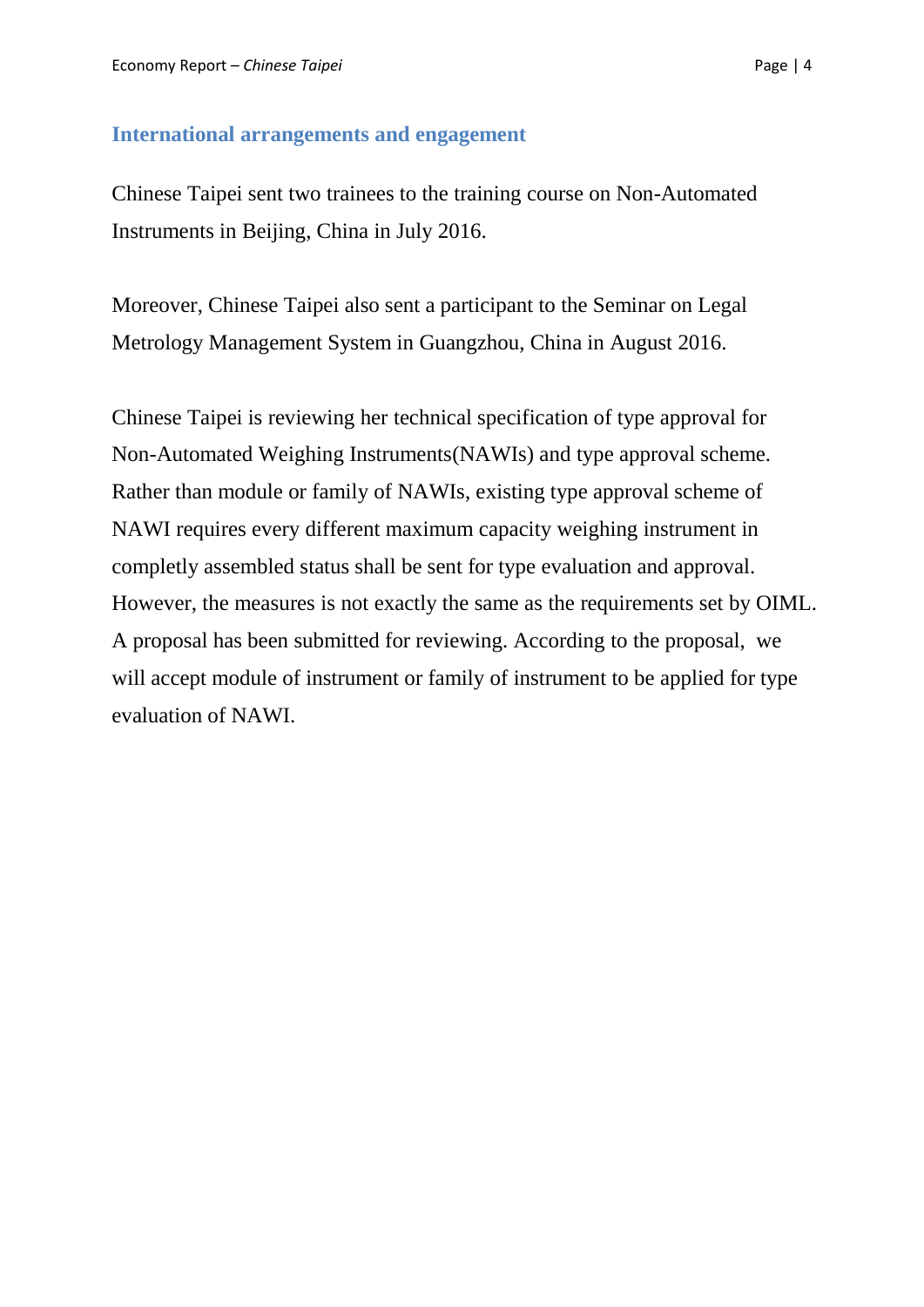## **SECTION 2 – Key activities of 2015/16**

#### **Working with industry**

#### **Legislation Affairs**

Two technical specifications, technical specification of verification and inspection for electricity meters and technical specification of type approval for diaphgram gas meters, have been revised. The moves would facilitate private sector to realize the regulations easily and clearly and settle down the dispute between users and consumers.

#### **Examinations for Metrological Technical Personnel**

Six examinations were held in 2016, including three for Class A metrological technical personnel and three for Class B metrological technical personnel. So far, 2,486 examinees have passed the examination since the program was launched in 2010. According to the weights and measures related regulations, technicians and technical supervisors conducting verification in manufacturers or importers which are allowed to do self-verification shall pass the examinations. The same reuirements also apply to technicians and technical supervisors conducting verification in commissioned laboratories which are commissioned to conduct verification.

#### **Conformity to Type (CTT)**

The BSMI has been executing annual CTT scheme for years. Each year the BSMI picks different kinds of measuring instruments for CTT. During the past year, the BSMI collected 9 water meters and sent for type evaluation. The final results are expected to be released in early 2017 or even later.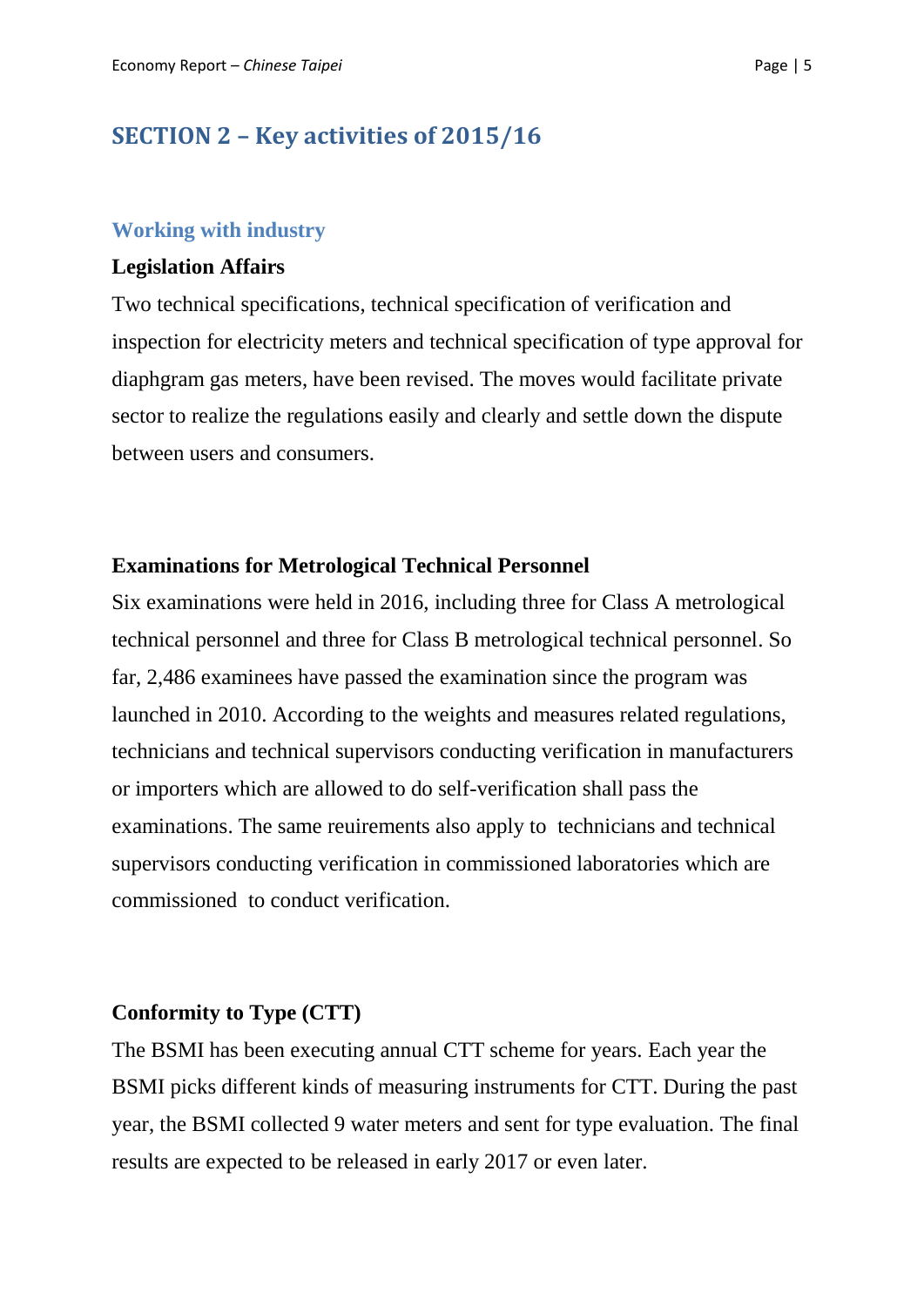#### **Self-Verification Scheme**

One more private company was granted to conduct self-verification on its products 2016. There are 12 entrepreneurs allowed to conduct self-verification, including 7 for water meters and five for diaphragm gas meters by the end of October, 2016. These authorized companies verified more than one and a half millions legal measuring instruments in 2015. That number is about one third of verified legal measuring instruments..

In 2016, the BSMI sent staff to privte companies authorized to implement selfverification and conduct on-site follow-up audit and sampled verified water meters for re-test.

#### **Fee-Charging Standards for Meauring Instruments**

National Metrology Institues provide necessary calibrations to domestic industies or even foreign industries. National Metrology Institues collect fees from industries for these calibrations. The BSMI reviews the fees annually, according to the field and capacity of calibration, to help industries decreasing the cost. The BSMI changed the fees for calibration on pin gauges, line width standards, spinning rotor viscosity gauges, reflectance standards and chroma meters.

#### **Protecting consumers**

# **Voluntary Self-Management Measures on Gas Stations, Traditional Markets and Post Offices**

According to the Weights and Measures Act, the BSMI shall implement inspection against measuring instruments used for trade. However, only a small portion of in-service measuring instruments which are used for trade have been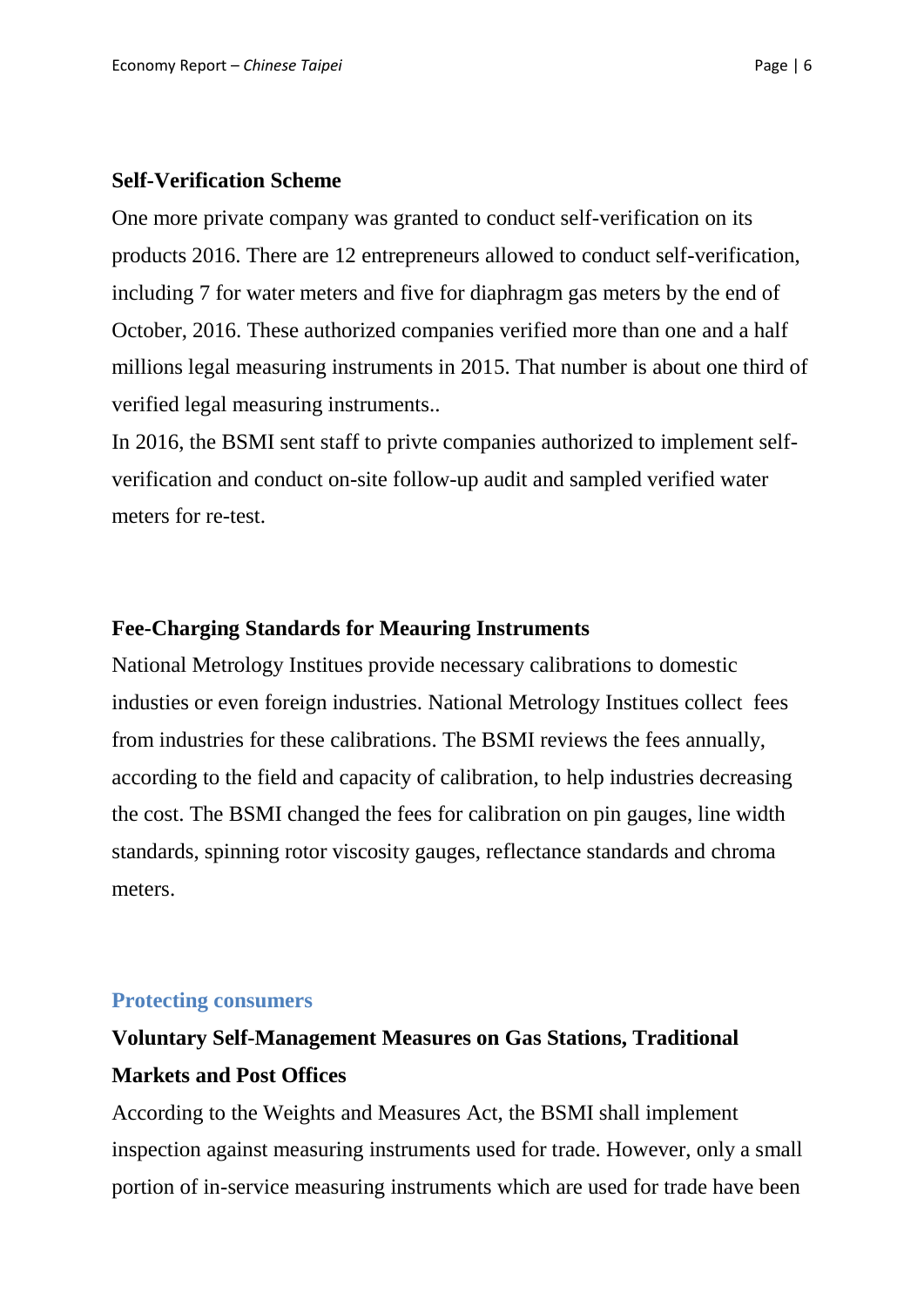inspected. Therefore, the BSMI launched a program, Voluntary selfmanagement measures on gas stations, traditional markets and post offices, to encourage the owners or the operators of gas station, venders in traditional market and post offices to take required calibration and maintenance procedures so that the measuring instruments in such places could keep in good accuracy. The BSMI issues a certificate to each of the gas stations, traditional markets or post offices that meets the requirements and the consumers might have better confidence when they buy gas or products at such places. Up to date, 890 gas stations and 100 traditional markets and post offices are ganted the certificates.

## **Major projects - What we did and what we learned**

### **Training**

Four sessions of training programs were held in 2015. These programs were focused on verification skills and opened to BSMI's staff and technicians that passed the aforementioned examinations for metrological technical personnel.

#### **Webinar**

An e-learning website [\(https://metrology.bsmi.gov.tw/\)](https://metrology.bsmi.gov.tw/), set up by the BSMI to provide relating metrological knowledge, has being updated for adding lifelong learning sections and better user interface in 2016.

## **New taximeter**

As Ministry of Transportation and Communication initiated the new type taximeters with new function, such as audio alarm, multi-fare rate for different areas and printing in the 4th quarter, 2015, the BSMI has completed verification on more than 68000 taximeters up to the present time.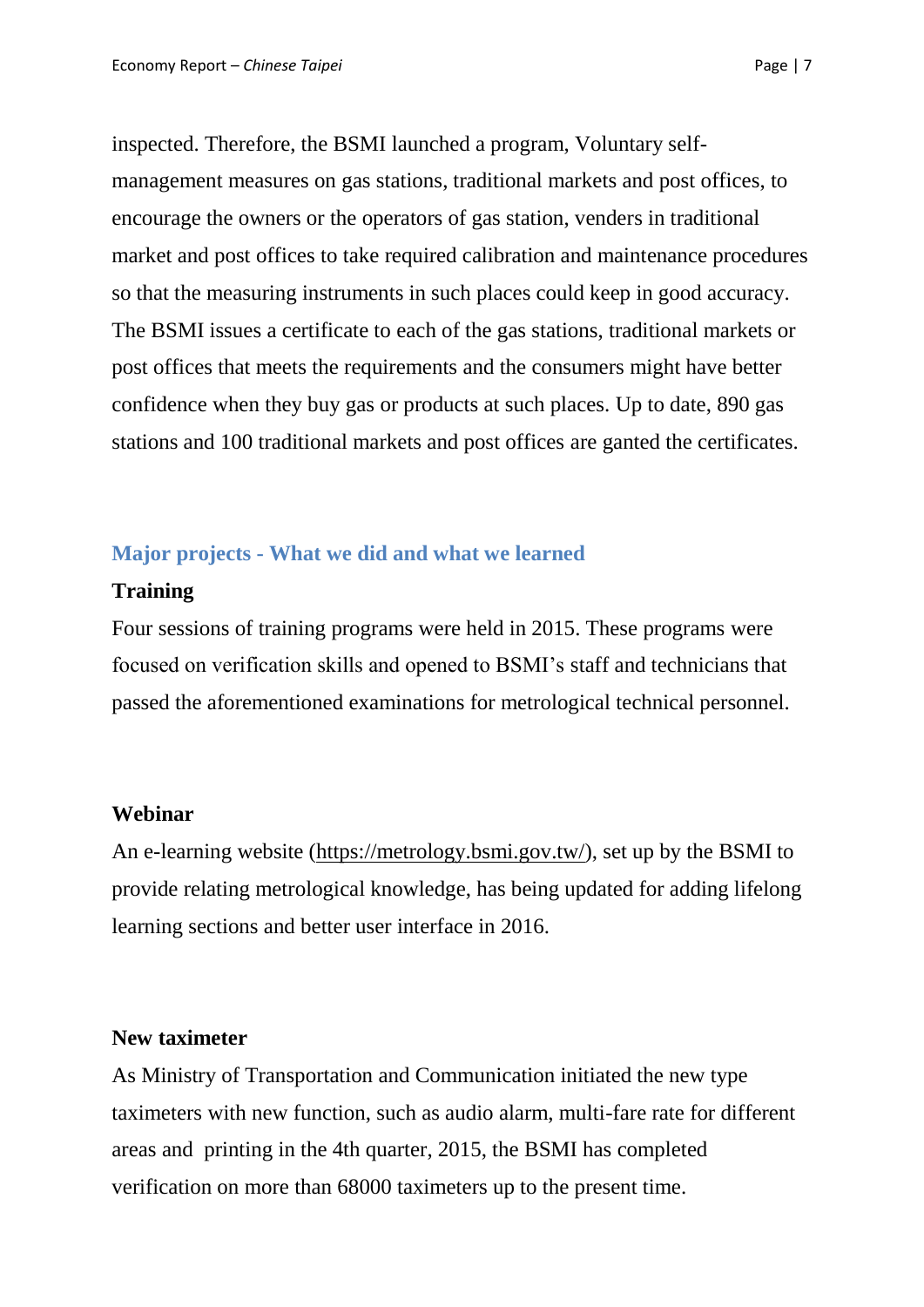#### **World Metrology Day**

The BSMI organized a series of seminars on metrology affairs to celebrate the World Metrology Day in middle May, including a seminar on International Metrology Development and Trend on May 18. Domestic industries were invited to participate in.

## **SECTION 3 – Future focus**

#### **New initiatives planned (next 1-2 years)**

#### **Weights and Measures Legislation**

The revision of Weights and Measures Act:

The existing edition of Weights and Measures Act entered into force in 2003. Since then, the related technologies have been changing dramatically. Therefore, we are drafting a new edition of this Act. Meanwhile, we are collecting comments from the stakeholders.

The revision of Regulations Governing Self-Verification Conducted by Measuring Instrument Enterprises:

The self-verification scheme has been introduecd to Chinese Taipei for more than a decade. Currently, up to twelve private companies have been authorized to conduct verification on their products. Aiming to encourage